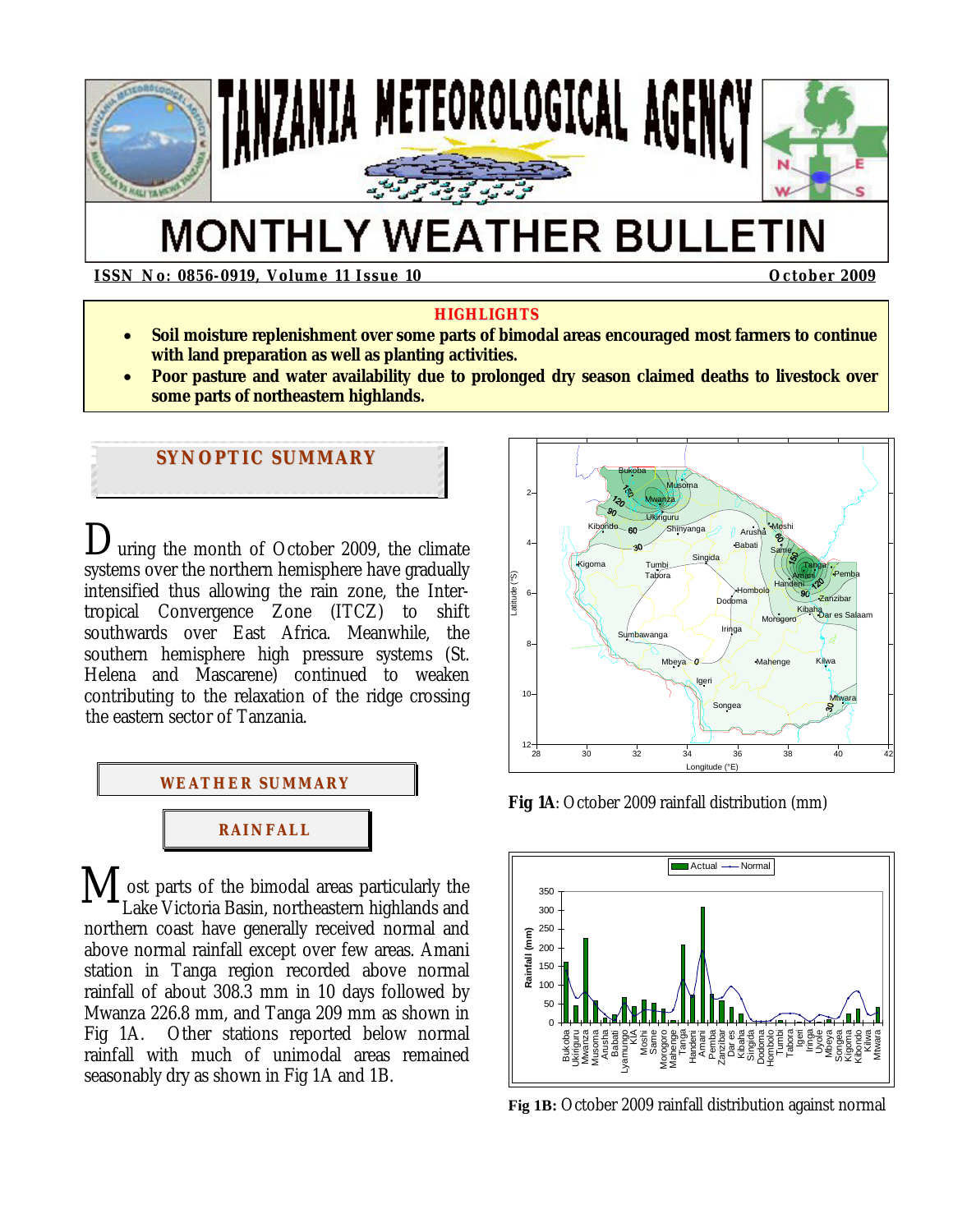## **MEAN AIR TEMPERATURE**

uring the month under review the country experienced cool to warm temperatures whereas the higher altitude areas of the country (southwestern and northeastern highlands) experienced cool temperatures as indicated in Figure 2A.  $\sum_{\text{the } }$ 



**Fig2A**: October 2009 Mean Maximum Temperature (°C)



Longitude (°E) **Fig 2B:** October 2009 Mean Minimum Temperature (°C)

Mean maximum air temperatures ranged between 27 ºC and 33 ºC as indicated in Figure 2A. The highest absolute maximum temperature of 33.5 °C was recorded at Tabora during the third dekad of the month. The lowest mean maximum temperature was 24.2 °C at Lyamungo in the northeastern highlands.

The mean minimum air temperatures ranged from 15 ºC to 23 ºC as shown in Figure 2B. The lowest value of mean minimum temperatures recorded was 10.9 °C at Sumbawanga in the southwestern highlands while the highest value of 24.8 °C was at Pemba over the coastal belt.

# **MEAN SUNSHINE HOURS**

unshine duration records across the country Unshine duration records across the country<br>during October show that the mean bright sunshine hours ranged from about 6 hrs/day over west of Lake Victoria Basin and northeastern highlands to more than 10 hrs/day over southwestern highlands and southern coast areas as shown in Figure 3.



**Fig 3:** October 2009 Mean Sunshine Hours (hrs/day)

# **MEAN WI ND SPEED**

 ean wind speeds across the country ranged Mean wind speeds across the country ranged between 7 to 15 km/hr during the month of October as shown in Figure 4. Some parts of northeastern highlands and southwestern highlands experienced wind speeds exceeding 13 km/hr. Low wind speed of below 5 km/hr was recorded over some parts of northeastern highlands (Lyamungo). Windy conditions experienced over some parts of northeastern highlands (Arusha) and southwestern highlands (Mbeya) increased evaporation rates and therefore more water deficits*.*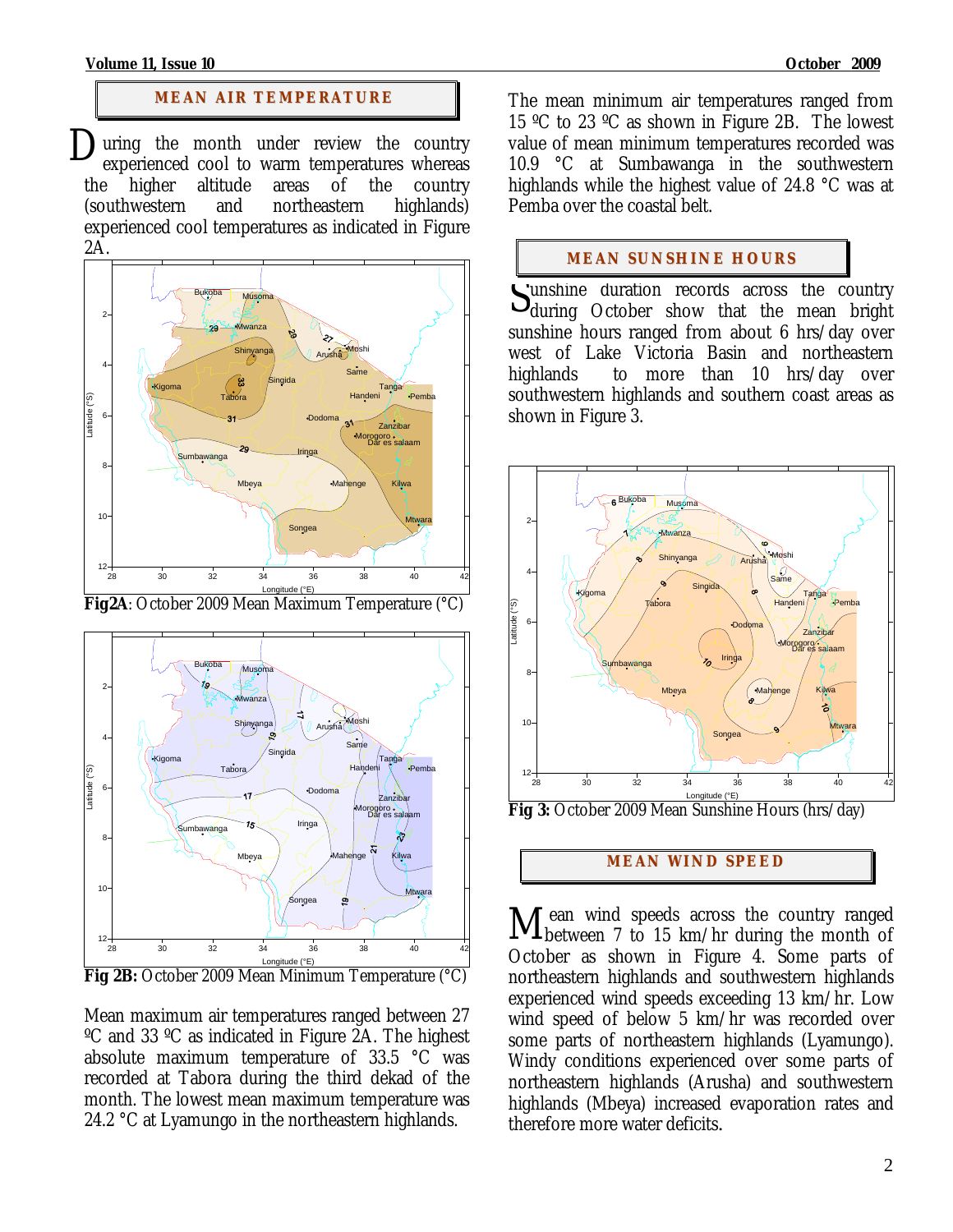

**Fig 4:** October 2009 Mean wind speed (km/hr)

# **SATELLITE <sup>I</sup> NFORMATION AGROMETEOROLOGICAL SUMMARY**

**Tigure 5 depicts the status of vegetation coverage**  $\Gamma$ igure 5 depicts the status of vegetation coverage  $\Gamma$ Normalized Difference Vegetation Index (NDVI) from METEOSAT satellite sensor. In the first dekad of October 2009, the satellite depicted NDVI between very low to low indices over most parts of the northeastern highlands (Arusha, Manyara, and Kilimanjaro regions), eastern Shinyanga region, western (northern part of Tabora region), and central (Dodoma and Singida regions), northern Iringa and west parts of Mbeya region. However, the vegetation has performed better (high to very high indices) mainly over some few parts of Lake Victoria Basin, southwestern highlands, southern regions and coastal belt. The observed low NDVI index over the livestock potential areas (northeastern highlands, parts of Lake Victoria basin, central and Tabora region) is a preliminary indicator that pasture supply is still low. The situation is likely to improve over bimodal areas from mid November as a result of ongoing short rains.



**Fig 5:** Vegetation condition during October 1-10, 2009

uring the month there was improvement soil moisture conditions over some parts of the northeastern highlands and northern coast at which crop planting and land preparations were the major activities occupied farmers. Lake Victoria basin (Bukoba areas) some farmers were harvesting beans and maize were at knee height. The rest of the areas which receive *Vuli* rains crops were at emergence stage.

 Market supply for cassava over several areas continued fairly well.

Poor pasture and water availability due to recurrent drought and prolonged dry season claimed deaths to livestock over some parts of northeastern highlands including Loliondo, Monduli and Simanjiro districts.